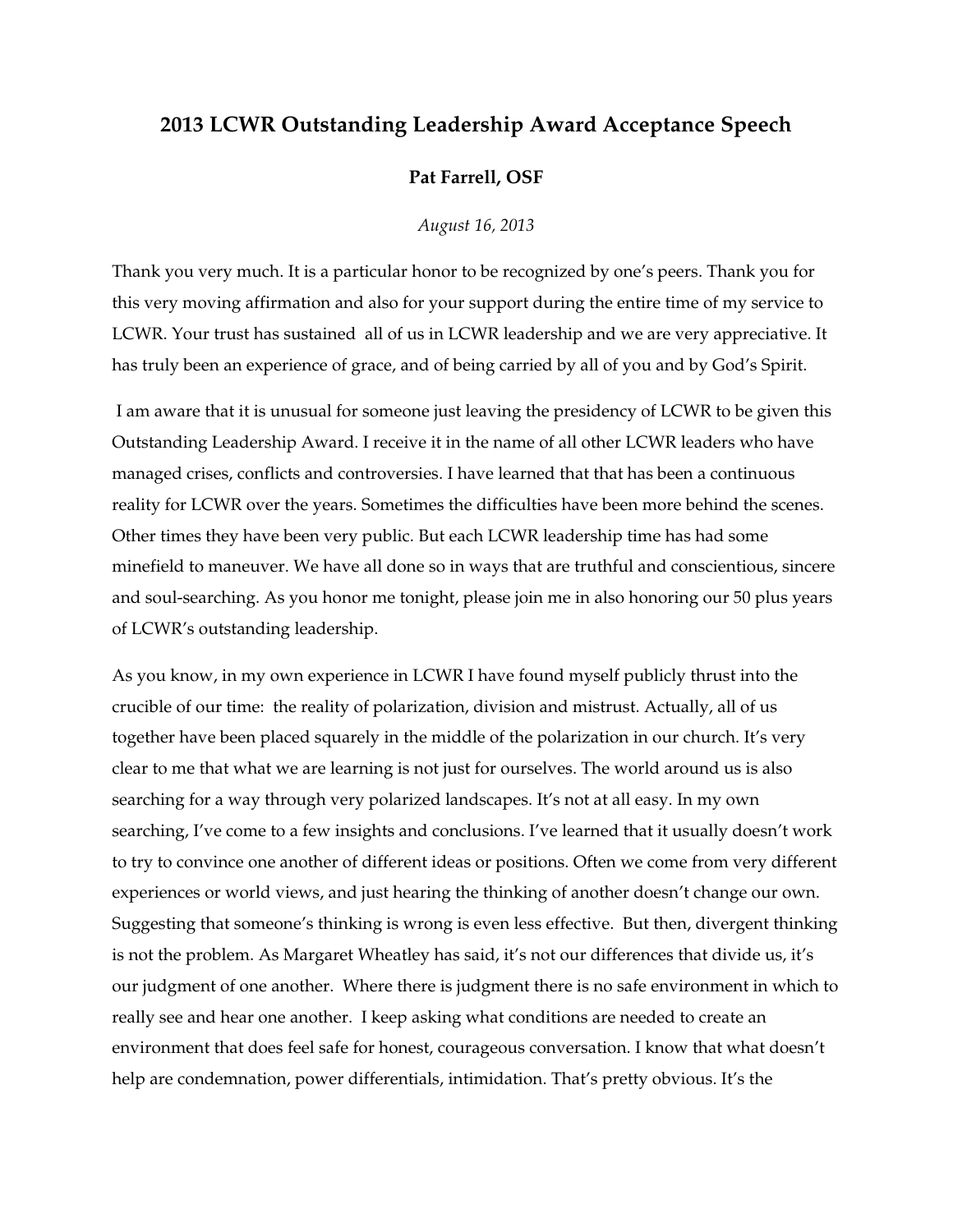assumptions and biases we all have that are even harder to lay aside because we are usually so blind to them. So what does help?

I recently heard a talk by Parker Palmer in which he described how one group did that. People with highly charged opposing views on something came together for conversation. The only rule was that no one was allowed to express his or her position until the very end of the day. They could only tell one another stories about the experiences in their lives that led them to believe what they believe. The story telling forced them to walk around in one another's experiences and feelings. That sounds like a contemplative exercise, doesn't it, like gazing, like a long loving look at another person's reality? The quality of our presence and transparency to one another does help bridge the gaps. That kind of presence is a capacity, an ability, a skill to be cultivated. It's also a grace, an inner spaciousness that comes not from our own effort and striving but from God at work in us.

 In parts of Africa people greet one antoher with the expression, "I see you." The response is "I see you, too." Isn't there something just simple and lovely about that? Another way through polarization is to really see another person and to really allow ourselves to be seen. To see someone requires the simple gift of attention and that in itself is an affirmation. To allow ourselves to be seen is equally as challenging. Expressing what we really think and feel, with transparency and vulnerability, is for the brave of heart. It is, however, what we are being asked to do in our current conflict. All of a sudden the world is looking to us. In response, we keep calling ourselves and one another to truthfulness and integrity, to a thoughtful sorting out of what that looks like concretely. I believe we're being invited to give voice to the perspective of our years of mystical and prophetic living. It's not the only perspective, but it is ours, and it is the gift we bring to the Church and the world. We can only walk by thelight we've been given, trying to articulate what our experiences have allowed us to see. The apocryphal Gospel of St. Thomas says "If you bring forth what is within you, what is within will save you. If you do not bring forth what is within you it will destroy you."

LCWR has been for me a forum of peers that has helped me to do that. We have walked together and that has made all the difference.

I'd like to share with you in conclusion Mary Oliver's poem, Song of the Builders, used at our last board meeting as a send off for those of us completing our leadership.